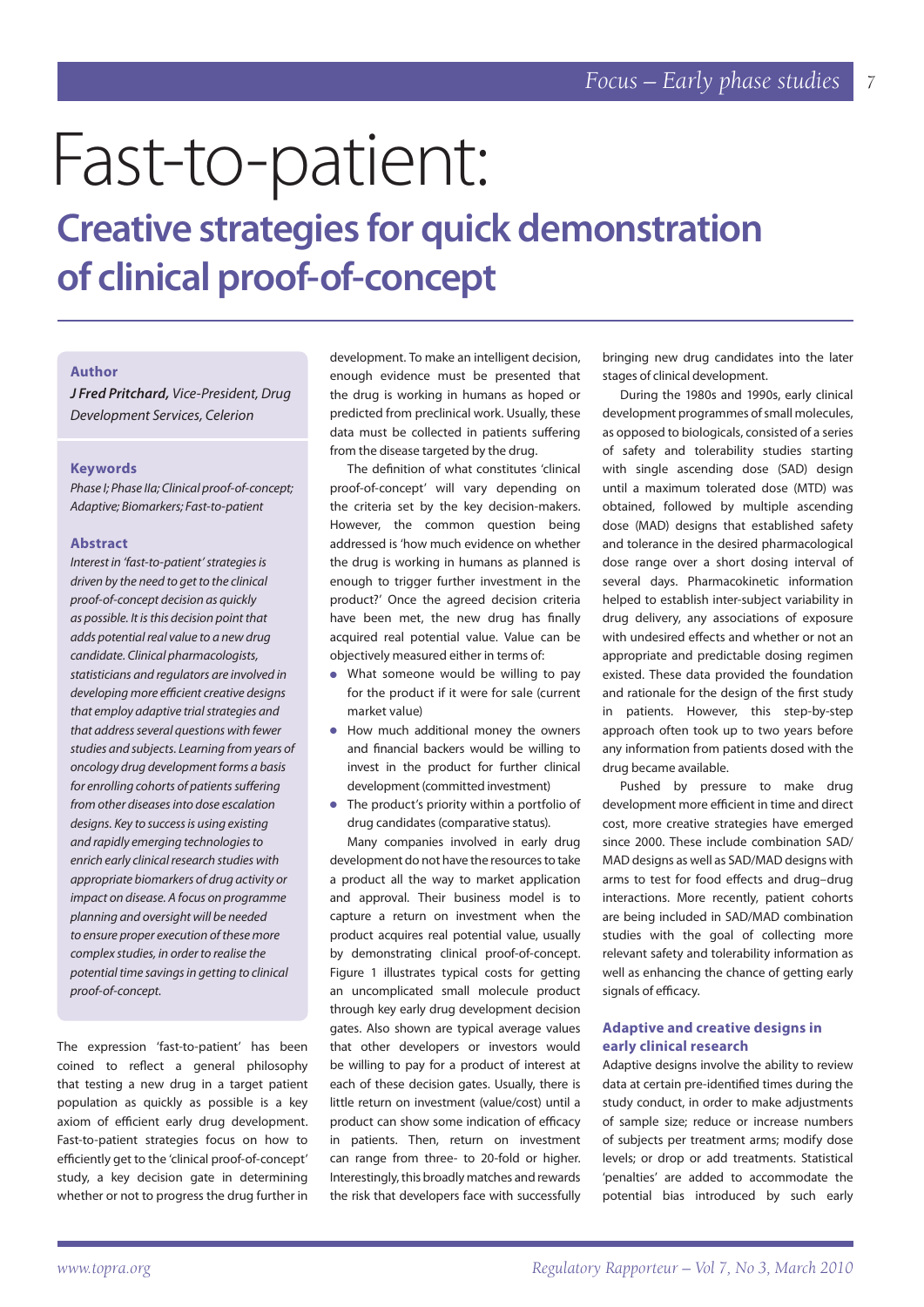

knowledge of the data, in the confidence of the eventual conclusions generated by the study. While these approaches have gained popularity as a way of enhancing the efficiency of large clinical trials involving hundreds of patients, there is growing awareness of the utility of applying adaptive-like statistical principles to smaller early clinical trials.<sup>1</sup>

Combining SAD/MAD objectives and incorporating cohorts of patients in Phase I studies have been referred to as 'creative', 'fusion' or 'agile' design.<sup>2</sup> These studies involve many decisions made mid-study to adjust dose, change the number of subjects receiving a certain dose, or stop a treatment, and so share many of the features of adaptive designs. Adding more statistical rigour into the assessment of MTD in early human trials has been a focus of statisticians over the past few years.<sup>3,4</sup>

#### **Learning from oncology studies**

Creative designs involving patients have largely been influenced by years of drug development work in oncology patients where safety testing of cytostatic and cytotoxic agents cannot be ethically performed in healthy subjects. In this situation, all the safety, tolerability and pharmacokinetic (PK) goals for a clinical Phase I programme must be done in patients. The key challenge in incorporating patients into early trials is how to decipher drug-related signals of safety from the background of effects produced by the disease itself or other

concomitant medications. In addition, unlike studies in healthy subjects, patients want to have some chance that the therapy might be helpful in alleviating their disease. So at the heart of early clinical research of new oncology treatments are study designs that minimise the number of patients who may be underdosed and therefore would not benefit from the therapy, while limiting harmful toxicities in these fragile people.

Traditional Phase I oncology study designs escalate dose in a predetermined scheme after treatment of every three or four patients until the first sign of a potentially problematic toxicity is observed in one or more patients. The investigators then may agree to reduce the dose slightly and treat more patients to see if the toxicity occurs in other patients at this dose. If no additional limiting toxicity is observed, the dose escalation is resumed until reproducible dose-limiting toxicity is evident in more than one patient at a given dose, or the desired pharmacological exposure has been achieved. Although this 'up-and-down' dose design is a reasonable approach to home in on MTD while ensuring patient safety, it has recently been estimated that only around 35% of patients entered in such trials end up within a range of pharmacologically active doses.<sup>5</sup> Adaptive doseescalation designs using Bayesian statistical approaches appear to be more effective, with around 55% of the treated patients predicted to be within a pharmacologically effective range.<sup>5</sup>

Bayesian approaches for dose ranging involve either the continuous reassessment method (CRM) or logistical regression models.<sup>6,7</sup>

These approaches, born in the oncology research environment,<sup>8</sup> are now being considered more generally across therapeutic areas as more patient cohorts are included in early clinical research. A few examples of such studies, published in the recent literature, are listed in Table 1. As with oncology research, creative designs may be particularly helpful for other challenging patient populations (eg, ALS, stroke). Moreover, the authors' conclusions support a growing belief among clinical pharmacologists that adaptive-like, creative or agile approaches can save time and resources, thereby making early clinical development more efficient.<sup>2</sup>

#### **Enablers of more creative study designs**

Today, creative designs are augmented by an expanding universe of biomarker technologies that embody multi-analyte platforms, microsampling, imaging, genomic analysis, and high capacity data analysis. More and more, these technologies allow us to gather indications of drug effects (pharmacodynamic biomarkers) or mechanism of action early in clinical development, often during the first human studies. In addition, biomarkers can also enable assessment of key off-target effects of new drug candidates (safety biomarkers) that may be important to know before progressing the drug further into clinical development.

Regulatory authorities have become much more open to considering nontraditional early clinical designs. Efforts such as the US FDA's Critical Path Initiative (see http://c-path.org) have focused attention on the use of adaptive designs in clinical drug development. While these approaches have traditionally applied to later stage clinical studies, the objectives of early clinical research lend themselves to designs where knowledge from one part of the study drives how subsequent portions of the study will be executed. Enriching early studies with relevant biomarker information has further justified creative or adaptive approaches, especially if it involves a patient cohort where very relevant information about the drug's actions can be obtained earlier in the process than is possible with more traditional paradigms.

Technological advances in data capture and management (eg, electronic data capture systems) as well as modern computational software and methods for statistical analysis (eg, PK/PD modelling and simulation methods)

*8*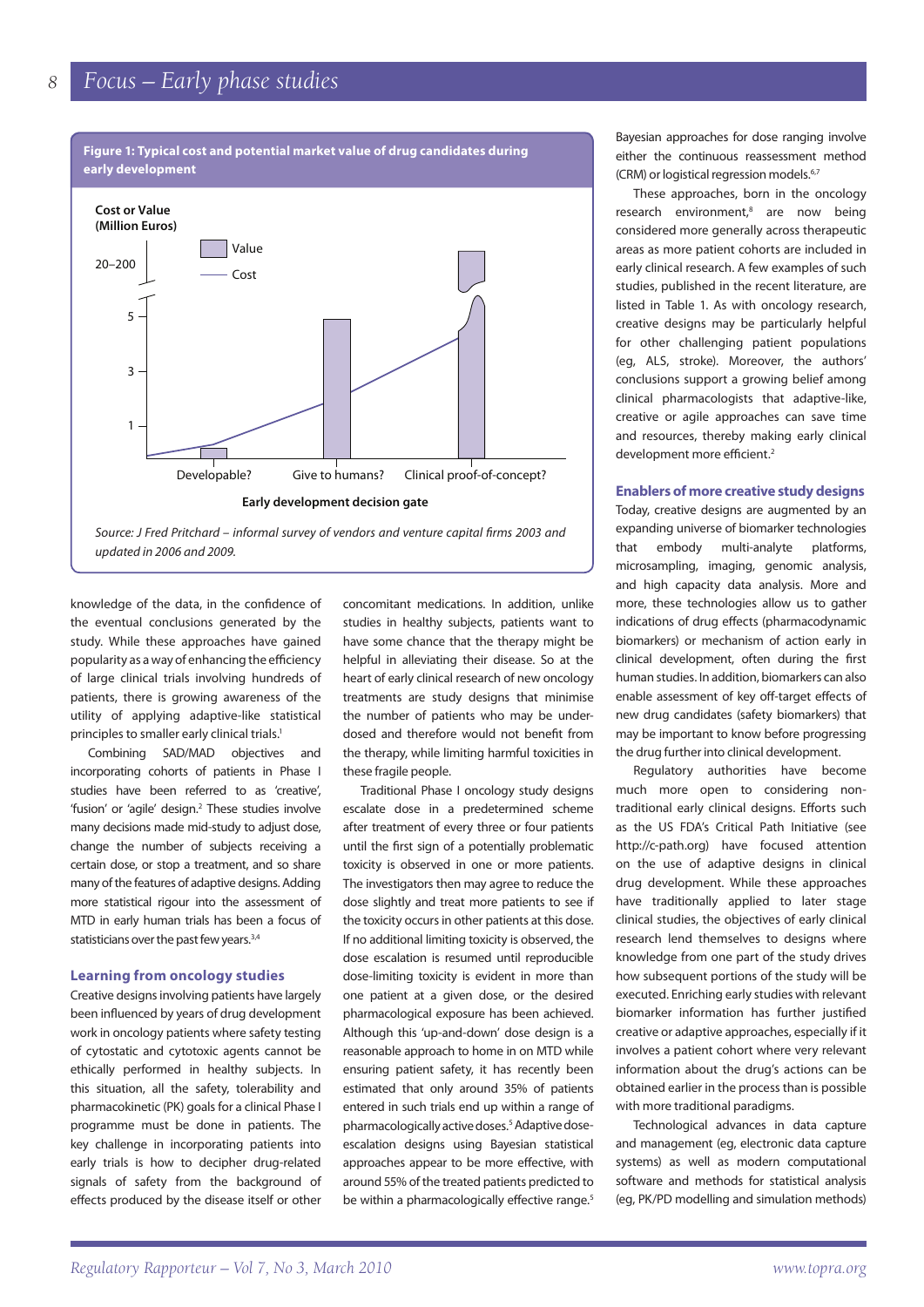| Table 1: Examples of published studies utilising adaptive-like designs in early clinical research studies of non-oncology drugs |                                      |                                                                                                                                |                                                                                |                                                                                                                                           |                                                                  |
|---------------------------------------------------------------------------------------------------------------------------------|--------------------------------------|--------------------------------------------------------------------------------------------------------------------------------|--------------------------------------------------------------------------------|-------------------------------------------------------------------------------------------------------------------------------------------|------------------------------------------------------------------|
| <b>Drug</b>                                                                                                                     | <b>Disease target</b>                | <b>Design</b>                                                                                                                  | <b>Biomarker or endpoint</b>                                                   | <b>Comments</b>                                                                                                                           | <b>Reference</b>                                                 |
| CoQ10                                                                                                                           | Amytropic Lateral<br>Sclerosis (ALS) | High dose for<br>9 months<br>Part 1: n=35/gp, 1.8 vs<br>$2.7$ g/day<br>Part 2: n=75/gp 2.7g/<br>day vs placebo                 | ALS function rating scale                                                      | Adaptive design<br>showed no benefit of<br>CoQ10 in ALS function<br>ratings over 9 months.<br>Prevented need for<br>large Phase III study | P Kaufmann et al.<br>An Neurol. 2009:<br>66(2) 235-44.           |
| Lovastatin                                                                                                                      | Acute stroke                         | High dose for 3 days<br>Dose escalation (1-8<br>mg/kg/day)                                                                     | Hepatotoxicity and<br>myotoxicity                                              | 7-13% toxicity<br>reached at 8 mg/kg/<br>day. High doses for 3<br>days after stroke safe.                                                 | M S Elkind et<br>al. Cerebrovasc<br>Disc. 2009: 28(3):<br>266-75 |
| CS-0777<br>(sphingosine<br>1-phosphate<br>receptor<br>modulator)                                                                | Immunomodulator                      | PK/PD model<br>developed from<br>monkey data -<br>applied to SAD and<br>MAD study and<br>updated after each<br>dose escalation | Lymphocyte counts,<br>later key lymphocyte<br>subset counts for MAD<br>studies | Imax of 85%<br>achieved, IC <sub>50</sub><br>determined. Less<br>time and fewer<br>subjects than<br>traditional designs                   | S Rhotatagi et al.<br>J Clin Pharmacol.<br>2009.49(1):50-62      |
| <b>BIBN 4096 BS</b><br>(calcitonin<br>gene-related<br>peptide receptor<br>antagonist)                                           | Migraine headache                    | SAD (placebo, 0.25,<br>0.5, 1, 2.5, 5, 10 mg<br>iv - group sequential<br>adapative treatment<br>assignment (n=126)             | Pain-free response<br>rate, secondary pain<br>measures, adverse<br>events (AE) | 2.5 mg dose selected<br>(response rate $= 66\%$<br>vs placebo = $27\%$ ; AE<br>rate 20% vs placebo<br>12%                                 | J Olesen et al.<br>New Engl J<br>Med. 2004.<br>350(11):1073-75   |
| R411 (dual<br>alpharbeta1-<br>alpha4beta7<br>integrin antagonist)                                                               | Chronic asthma                       | Combined SAD/MAD<br>plus active metabolite<br><b>IV/PO</b> absolute<br>bioavailability (n=132)                                 | PK R411 and active<br>metabolite, AE                                           | Safety and linear<br>PK established up<br>to 900 mg - design<br>saved time                                                                | Y Hijazi et al. J Clin<br>Pharmacol. 2004<br>44(12):1368-78      |

have contributed to the evolution of creative study designs. These advances have enabled valuable interim data analysis to be available quickly, allowing for adaptive design and decision-making during the course of a study.

Another driver for more creative early clinical study designs has been the success in the late 1990s and early 2000s of some emerging pharmaceutical companies in building new products around innovative technology and getting to clinical proof-ofconcept with minimal investment of time and money, often incorporating fusion designs and/or biomarkers into their early clinical development programmes.

Finally, large pharmaceutical companies have joined the chorus of proponents of speedier and more cost-effective early clinical development. While the industry has enjoyed accelerated drug discovery in recent years, the impact of this on delivery of new novel drugs to patients has become muted in the clinical phase by rising development costs, increased requirements by regulators before granting marketing approval, and a risk-adverse environment by management for introducing novel medicines after costly market withdrawals of some commercially successful products. For example, the removal of several effective COX-2 inhibitor drugs from the market because of cardiovascular safety concerns greatly increased the cardiovascular safety testing in the clinical development of all new drugs as requirements for registration. Cardiovascular safety strategies involving sophisticated cardio monitoring and assessment have since emerged, but at a significant cost to drug development. With continuing forces escalating drug registration costs it becomes more imperative for the industry to pick the right drug to take into later clinical development. This further fuels the need to get new drug candidates quickly to clinical proof-of-concept studies where their potential value can be identified using the best tools, designs and knowledge available.

# **Enriching strategies that enable fastto-patient approaches**

While adaptive-type designs can speed up the execution of dose escalation strategies, early drug development programmes can be enhanced by enriching the information gathered from the first few humans who receive a new drug.

Animal models that more aptly reflect the clinical situation can be critical to guiding which drug candidates are put forward for full preclinical development. An example of improved preclinical to clinical translation is the rethinking of study designs in animal models of occlusive stroke. Most patients do not get treatment for stroke until several hours after the vascular occlusion occurred and the timing of drug dosing in animal models now reflects this reality. Moreover, new tests for rodents have been designed that measure fine motor functioning, thereby better reflecting the functionality in affected limbs of humans who suffer debilitating stroke. The key principles guiding recent discovery work in animal stroke models are articulated in the STAIR criteria (see http://thestair.org/). Collectively, these efforts have changed the focus for stroke research, with emerging interest in treatments that promote neurogenesis and repair.

In many instances no attempt is made at the time to get an estimate of the blood, plasma